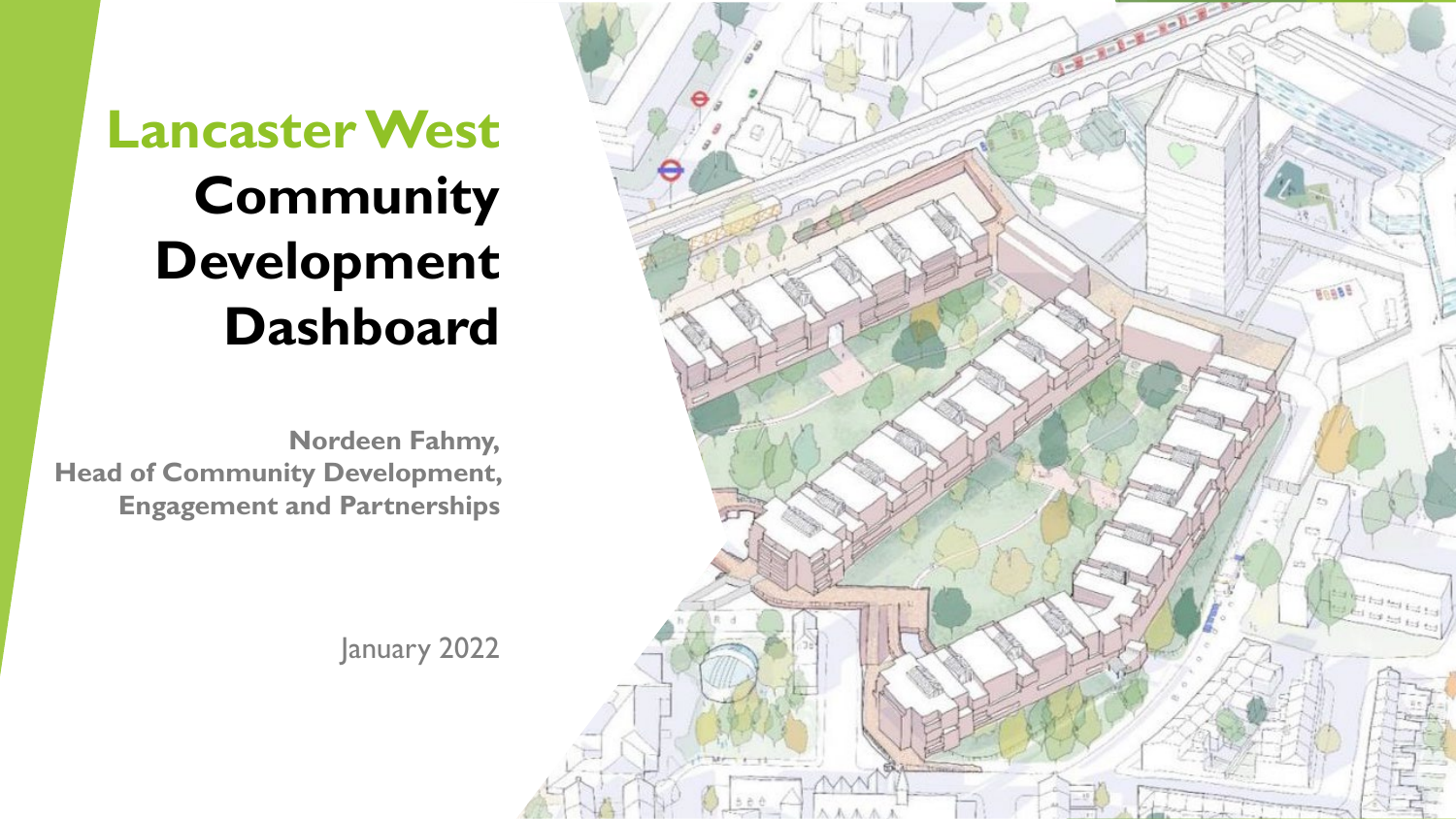| <b>Community</b><br><b>Development</b><br><b>Dashboard</b>                              | <b>Total</b>                      | <b>Change</b><br>since<br><b>April</b><br>2021 | <b>Change</b><br>since<br><b>December</b><br>2021 |
|-----------------------------------------------------------------------------------------|-----------------------------------|------------------------------------------------|---------------------------------------------------|
| Income from jobs                                                                        | £1,809,119                        | £705,690                                       | £79,224                                           |
| <b>Training courses</b>                                                                 | £36,823                           | £22,783                                        | £0                                                |
| Increased household income                                                              | £23,952                           | £2,204                                         | £0                                                |
| Grants and donations secured                                                            | £220,836                          | £67,169                                        | £10,575                                           |
| Local SMEs supported                                                                    | £64,124                           | £55,429                                        | £3693                                             |
| Contractors added social value                                                          | £47,768                           | £79,280                                        | £0                                                |
| Volunteers value added                                                                  | £17,246                           | £14,350                                        | £1,383                                            |
| Volunteer hours contributed                                                             | 1589.5                            | 1322.5                                         | 128                                               |
| Successful grants                                                                       | 15                                | 6                                              |                                                   |
| LancWest Works placements                                                               | 14                                | 12                                             | $\mathbf{0}$                                      |
| <b>Graduate Placements</b>                                                              | 15                                | 3                                              | 0                                                 |
| <b>Overall Total</b><br><b>Total since April 2021</b><br><b>Total for December 2021</b> | £2,255,381<br>£948,228<br>£94,875 |                                                |                                                   |

…**maximising financial and career opportunities**



…**healthier and well**



…**living more sustainably** on a garden estate, in a

**greener neighbourhood**



…**living in a connected community** as drivers of change, experiencing **improved levels of equality**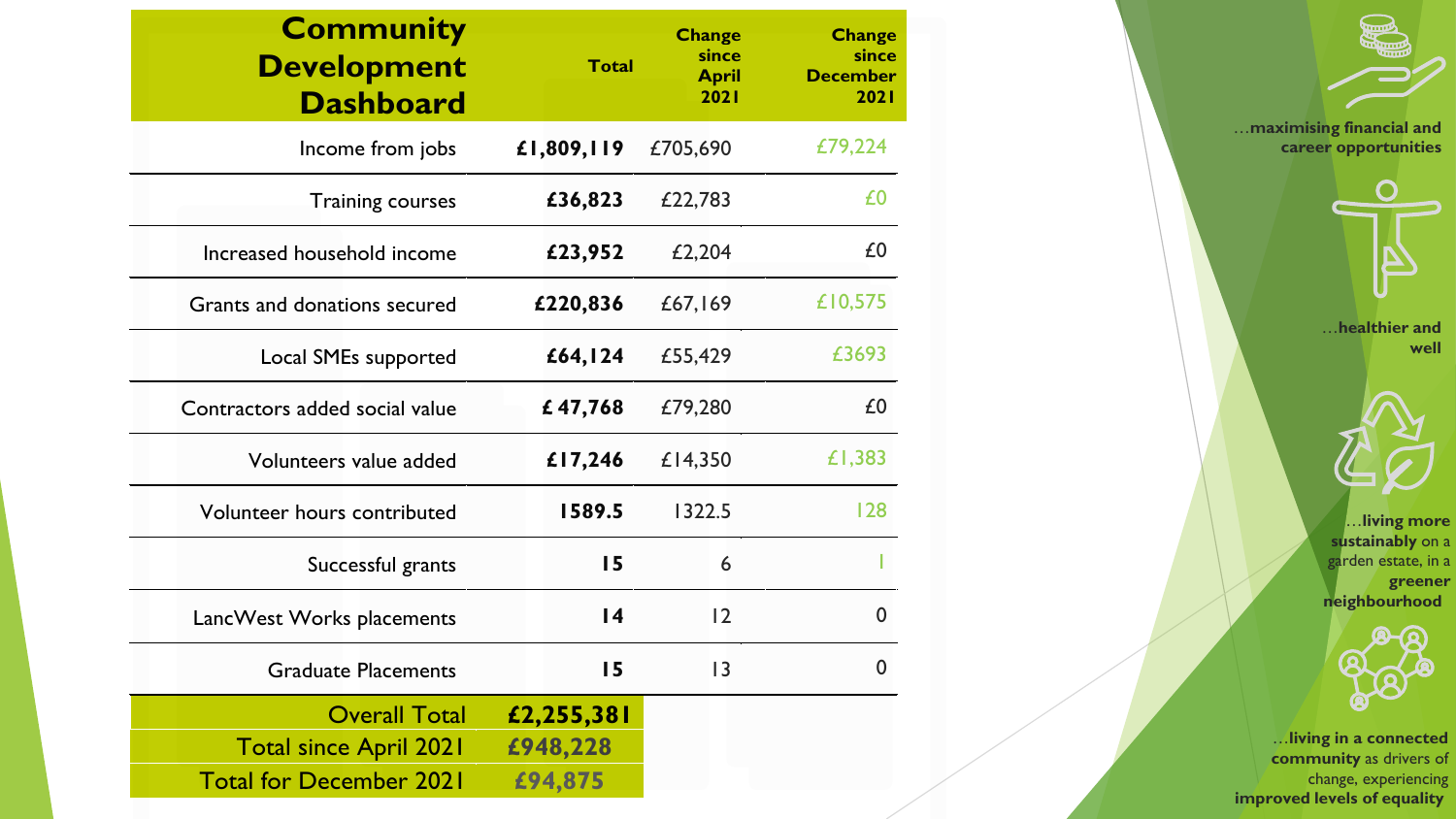## **LancWest Works**

**Employment and training outputs**



**14 residents employed by LWNT**



**8 residents** supported onto **training** programmes\*



**18 residents supported into jobs** (LWNT and partners)



**1 resident moving** from **temp-to-perm** (agency-to-RBKC)



**1 resident progressed** onto permanent contract with LWNT through LWW



**41 residents being supported** (live caseload, including Nova)

**Reporting period:** Apr – Dec 202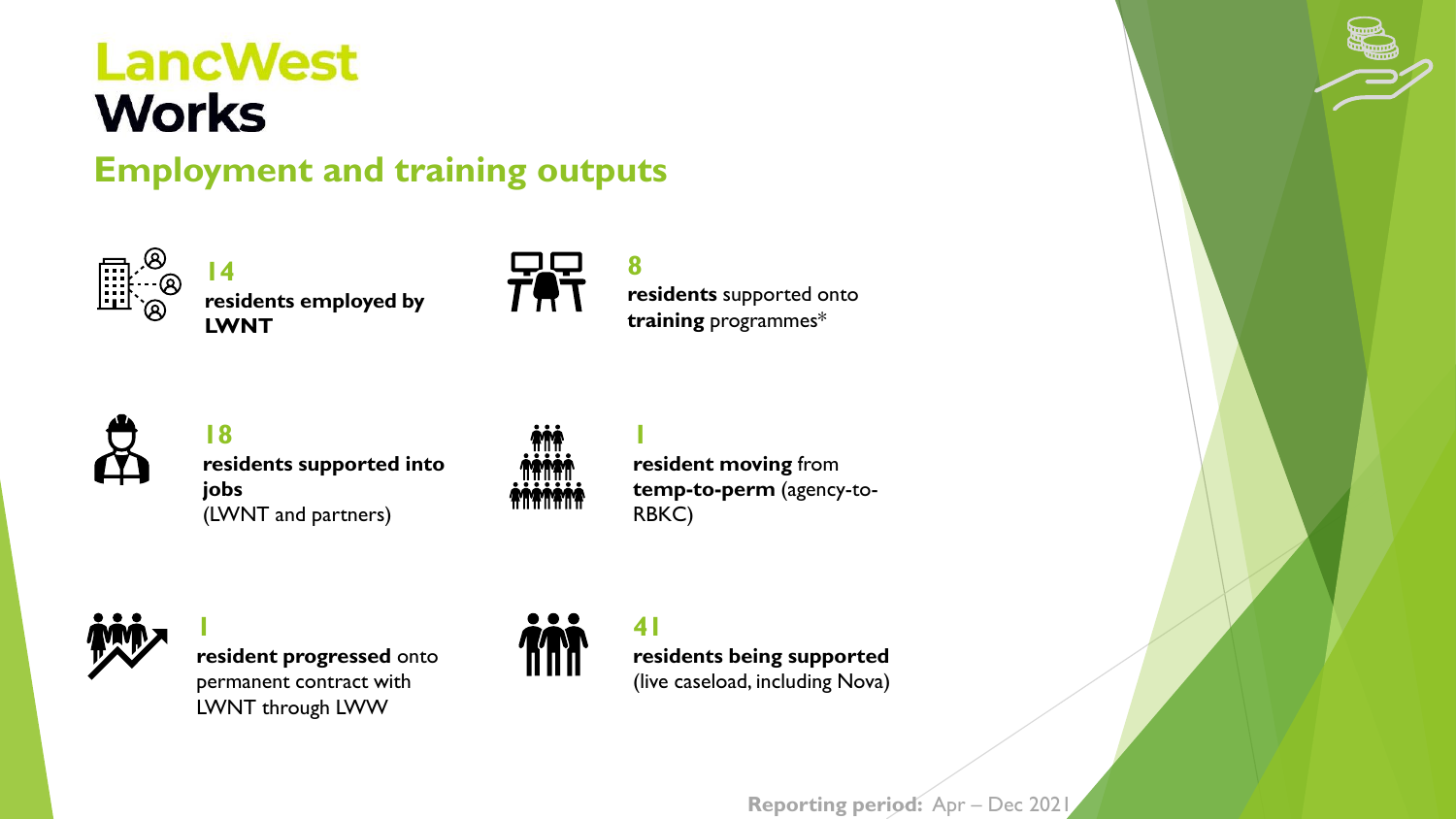## **Being healthier and well**



#### **80**

**garden volunteers** *(25 – 30 of which are substantive/regular volunteers)*



#### **1323 hours volunteered** through the garden volunteering scheme



#### **105**

**North Ken residents** vaccinated on the estate,

**127 total vaccinations** on the estate



**57** total participants in **weekly Yoga sessions**



#### **167 massage sessions 66%**

reporting feeling **better** about their **general health** post-massage.



#### **46**

**residents attended** community breakfasts, including fresh ingredients and cooking demos

**Reporting period:** Apr – Dec 202